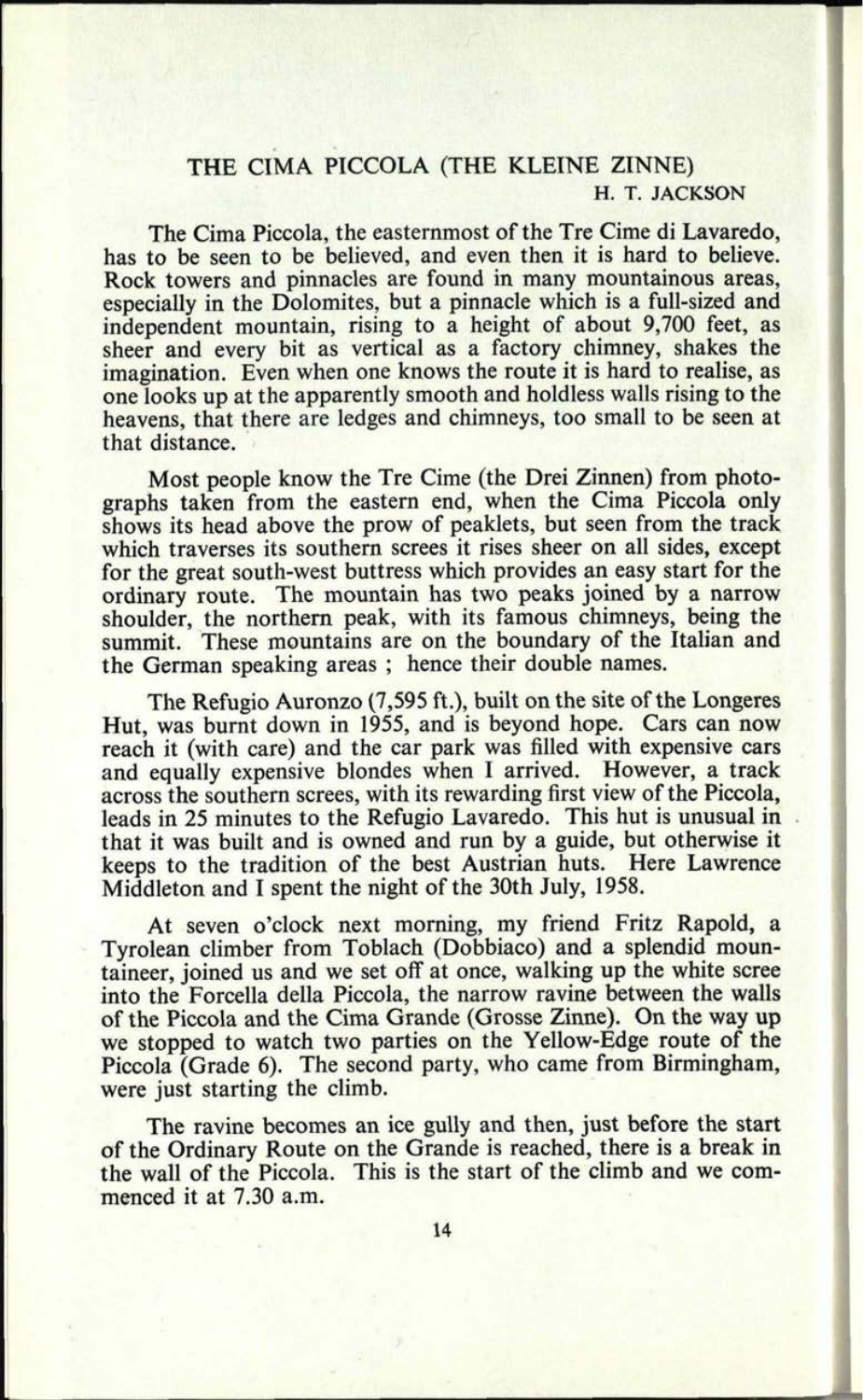The break is the end of a rake which strikes diagonally up to the right across the face of the buttress and up this rake we scrambled to the ridge of the buttress. From here we ascended diagonally to the left, still on easy rock, until we were looking down into the ravine. Here we roped with Fritz leading. As I had done the climb to the shoulder in the previous year (when we were forced to abandon the final chimney owing to the rapidly deteriorating weather) I came second, with Lawrence third.

A series of small but lengthy chimneys, followed by a series of " steps," lead us to " The Terrace." So far the climbing had not been above M.D. standard but we were now on the great vertical wall of the Piccola.

The vertical ascents on the wall are mostly by chimneys and, as these chimneys are all very similar, one description will suffice. At the bottom they overhang and are practically holdless, the " holds " being technical, in the middle they are vertical with just adequate holds, and the upper parts are stepped and easy. They are nice to ascend but not so nice to descend, especially the overhanging holdless finish. Two of these chimneys brought us to the "Niche"—a Two of these chimneys brought us to the "Niche"-a shallow recess which provides a valuable shelter in storms, especially in thunderstorms. The Piccola is a natural lightning conductor, and from the Gross Zinne I have seen lightning striking it like bursting shells, sending showers of rock down the wall. I was struck by lightning on the Grosse Zinne, but that is another story.

From the " Niche," an exposed traverse up and to the left brought us to the beginning of the sensational traverse across the wall. First comes the "Creeping Ledge "-a ledge some two feet wide with the wall at its back projecting at an angle of 60 degrees. The traditional method is to do this on hands and knees but the modern technique is to treat it as a " mantelpiece," with the body hanging backward over space and hands grasping the good holds above the overhang. The rest of the traverse is on small holds across the exposed and vertical wall with 900 feet of air beneath one's feet.

Then followed more exposed chimneys, with short traverses between them, to " The Pulpit," a large bollard. This marks the base of another chimney which leads to a few yards of easier rock and then to a very steep and exposed wall. Finally a move to the right for a few yards brought us to the " shoulder "—the platform between the two summits of the Piccola, the " Cima " and the " Anti-cima." It was now 9.30 a.m.

Here we enjoyed the traditional rest. Fritz cheerfully informed us that the most difficult part of the climb was ahead of us. We